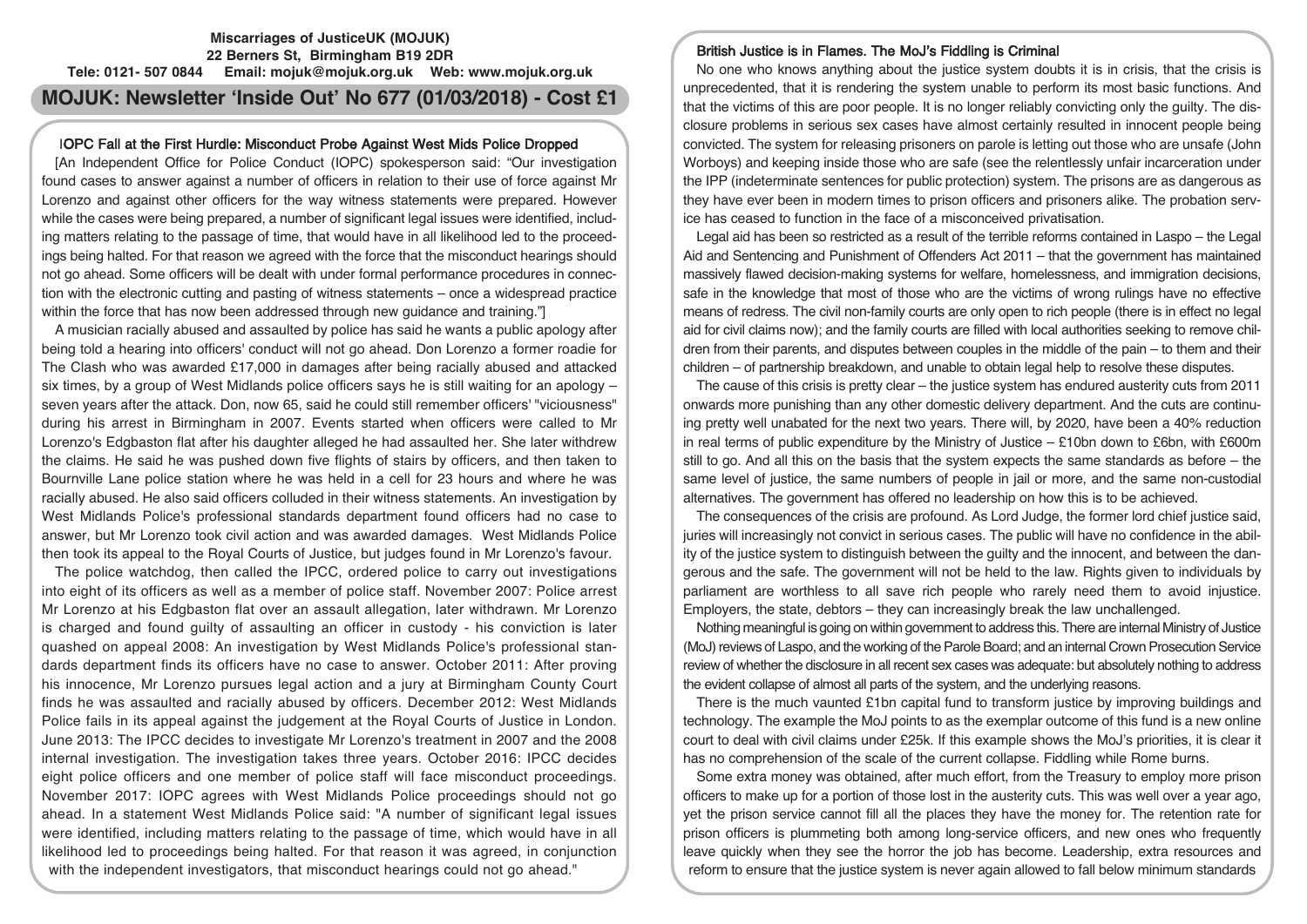are the solution. The new lord chancellor is not to blame for the crisis. David Gauke has to acknowledge the existence of it, rather than suggest the system is functioning properly with a few wrinkles. He will find support across all parties and in all walks of life for doing so.

He needs to craft a plan that he can demonstrate has widespread support, not just from the lawyers but from those who depend on the justice system. He won't get all that the system needs, but he won't get anything unless he develops a series of solutions. He needs to work with a much wider group than just his department, and would find so much support if he embarked urgently on that process. Other government departments are actively campaigning for more resources for developed solutions. The MoJ's failure to do so suggests either it does not understand the extent of the crisis, or is too defensive of its past errors to convey accurately within government the damage being done.

The three priority areas for extra spending and reform are prison and probation, legal aid and the Crown Prosecution Service (the ministerial responsibility of the attorney-general). That extra expenditure is inevitable. The sooner it is acknowledged the less will be required. As the Thatcher government discovered, the failure to do anything about appalling prison conditions until the 1990 Strangeways prison riots cost a lot more than if it had addressed the problem earlier.

But the solution is not just cash. It is also reform to provide long-term confidence that the system, which has so much less political support than health or education, should never be allowed to slip below minimum standards again. The Bach report, published last autumn, made the well-received recommendation that there should be an independent body within government to set minimum standards for justice. That would provide a strategic overview of expenditure, and protect those who need legal help with a degree of security that comes from there being insulation against legal expenditure always being the first to be cut in a crisis.

A collapsing legal system damages not just those who suffer immediate injustice. It leaves us all vulnerable to the consequences of living in a society, where the law is unreliable and only enforceable by the rich. Charles Falconer is <sup>a</sup> former lord chancellor and justice secretary

### Robinson (Appellant) v Chief Constable of West Yorkshire Police

The Supreme Court has made significant inroads into the principle that the police cannot be sued in negligence save in exceptional circumstances as a result of alleged failures in their core operational duties. Now, where a third party such as a pedestrian is injured as a result of a negligent arrest on the street by a police officer, the police are liable in negligence where that injury was a reasonably foreseeable consequence of the police's actionsIn July 2008, the Appellant, then aged 76, was knocked over on a street in the centre of Huddersfield by a group of men. Two of the men were police officers (DS Willan and PC Dhurmea) and the third was a suspected drug dealer (Williams) whom they were attempting to arrest. As the officers struggled with Williams, he backed into the Appellant, who was standing close by. She fell over, and the three men fell on top of her, causing her to be injured. The officers had foreseen that Williams would attempt to escape. They had not noticed that the Appellant was in the immediate vicinity.

The principal question to be decided in this appeal was whether the officers owed a duty of care to the Appellant and whether, if they did, they were in breach of that duty. The judge held that the officers had been negligent, but that the police were immune from claims against them in negligence. The Court of Appeal found that most claims against the police when engaged in their core functions will fail the third stage of the "Caparo test" i.e. that it will not be fair, just and reasonable to impose a duty of care. The Court also found that Williams had caused

the harm to the Appellant and the case therefore concerned an omission by the police, rather than a positive act. Finally, the Court considered that even if the officers had owed the Appellant a duty of care, they had not acted in breach of it.

The issues to be resolved in the Supreme Court were (1) does the existence of a duty of care always depend on an application of the "Caparo test" (2) is there a general rule that the police are not under any duty of care when discharging their core functions, and is there any distinction between acts and omissions (3) was this a positive act or an omissions case (4) did the police owe a duty of care to the Appellant (5) if so, was the Court of Appeal correct to overturn the judge's finding that the officers failed in that duty and (6) if there was a breach of a duty of care, were the Appellant's injuries caused by it?

The Appeal is allowed. Lord Reed gives the lead judgment with which Lady Hale and Lord Hodge agree. Lord Mance and Lord Hughes also allow the appeal but reach the conclusion that a duty of care existed by different reasoning.

Reasons for the Judgment: The proposition that there is a Caparo test which applies to all claims in the modern law of negligence, and that in consequence the court will only impose a duty of care where it considers it fair, just and reasonable to do so on the particular facts, is mistaken [21-24]. It is normally only in novel cases, where established principles do not provide an answer, that the courts need to exercise judgment that involves consideration of what is "fair, just and reasonable" [27]. This case concerned an application of established principles of the law of negligence and so the existence of a duty of care did not depend on the application of a Caparo test [30].

Like other public authorities, in accordance with the general law of tort, the police are subject to liability for causing personal injury [45-48]. On the other hand, as held by the Supreme Court in Michael v Chief Constable of South Wales Police (Refuge and others intervening) [2015] UKSC 2, the general duty of the police to enforce the criminal law does not carry with it a private law duty towards individual members of the public. The common law does not normally impose liability for omissions, or, more particularly, for a failure to prevent harm caused by the conduct of third parties [50].

The case of Hill v Chief Constable of West Yorkshire [1989] AC 53 is not authority for the proposition that the police enjoy a general immunity from suit in respect of anything done by them in the course of investigating or preventing crime. The effect of Hill is that the police do not owe a duty of care, in the absence of special circumstances, to protect the public from harm through the performance of their function of investigating crime [54-55]. The authorities relied on by the respondent [56- 66] are not inconsistent with the police being generally under a duty of care to avoid causing personal injury where such a duty would arise according to ordinary principles of the law of negligence [67-68]. Applying these principles, the police may be under a duty of care to protect an individual from danger of injury which they have themselves created [70].

The present case concerned a positive act, not an omission. The reasonably foreseeable risk of injury to the Appellant when the arrest was attempted was enough to impose a duty of care on the officers [74]. The judge was entitled to find negligence where Willan accepted that he was aware of the risk that Williams would attempt to escape and of the risk to members of the public in that event, that he would not have attempted the arrest at a time when he was aware that someone was in harm's way, and that he had failed to notice the Appellant [75-78]. The Appellant's injuries were caused by the officers' breach of their duty of care; she was injured as a result of being exposed to the danger from which they had a duty of care to protect her [79-80].

Both Lord Mance and Lord Hughes agreed with the majority that the present case concerned a positive act, not an omission, and that the finding of the trial judge on negligence should be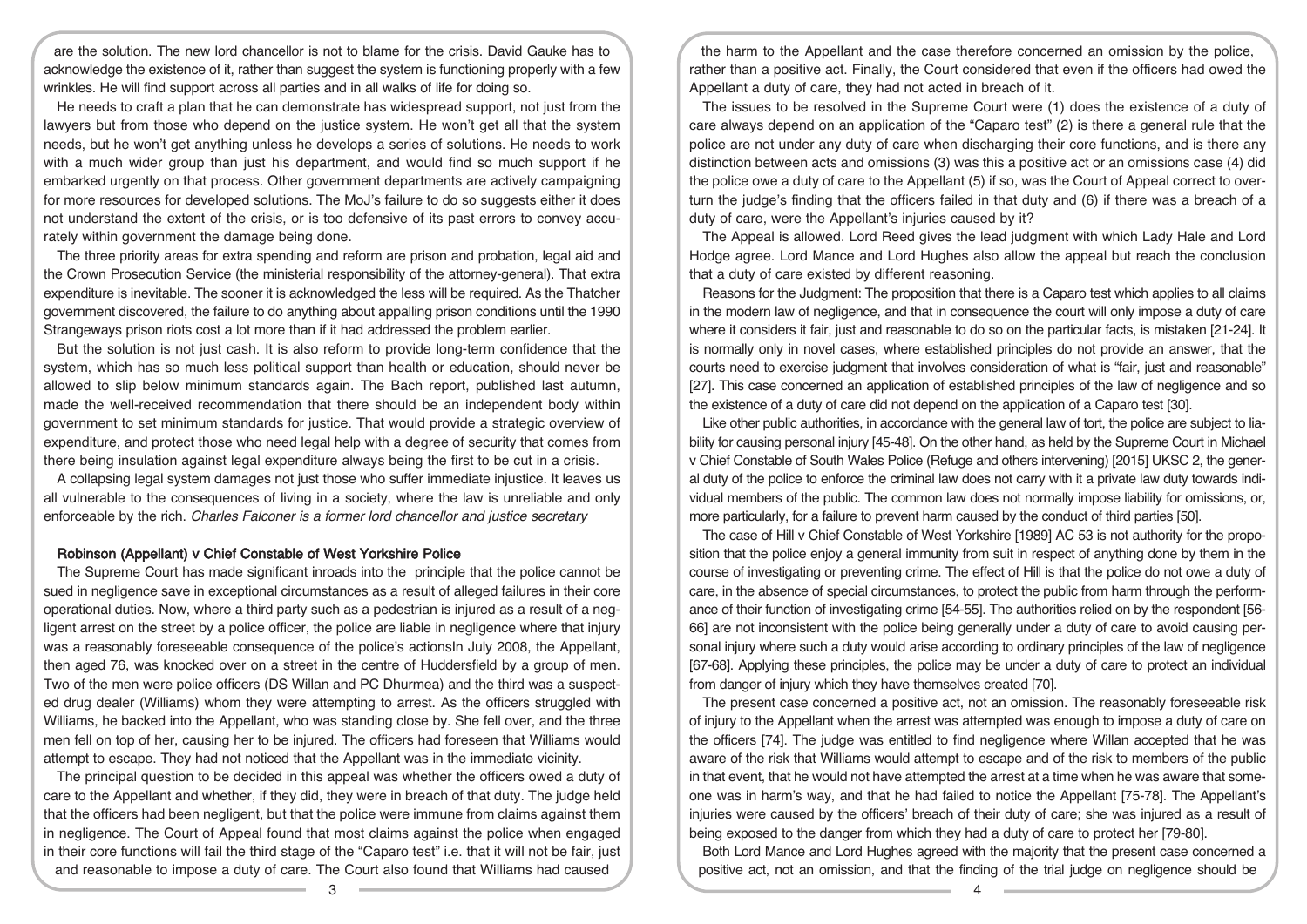restored [82; 122-124]. However, Lord Mance found it unrealistic to suggest that, when recognising and developing an established category of liability, the courts are not influenced by policy considerations [84]. It was not possible to state absolutely that policy considerations may not shape police liability where the conduct of the police may be analysed as positive, rather than simply as involving some form of omission [85-94]. However, he concluded that we should now recognise the direct physical interface between the police and the public, in the course of an arrest placing an innocent passer-by at risk, as falling within a now established area of general police liability for positive negligent conduct which foreseeably and directly inflicts physical injury [97].

Lord Hughes referred to vital policy considerations which impose limits on the duty of care which the police owe to individuals. Such considerations are the ultimate reason why there is no duty of care imposed on police officers engaged in the investigation and prevention of crime towards victims, suspects or witnesses. The greater public good requires the absence of any duty of care [103- 120]. In response to these points, Lord Reed emphasised that discussion of policy considerations is not a routine aspect of deciding cases in the law of negligence, and is unnecessary when existing principles provide a clear basis for the decision, as in the present appeal [69].

### Lauri Love Wins Extradition Appeal

Charlotte Hughes, 'The Justice Gap': Lauri Love has won his High Court appeal against his extradition to the US. Love was arrested in the UK in 2013 and accused by the US of stealing 'massive amounts' of confidential data from government agencies and departments including the US Army and the Missile Defense Agency in 2012 and 2013. Lawyers for the 33-year-old, who lives in Suffolk, argued that UK law prevented his extradition, on the basis that his alleged crimes were committed while he was in the UK, and that sending him into the American justice system would put him at an elevated risk of suicide because of his diagnosed Asperger's syndrome. In their full judgment, the Lord Chief Justice, Lord Burnett of Maldon, and Mr Justice Duncan Ouseley, held both of the grounds of appeal were successful. District Judge Nina Tempia's 2016 order granting extradition was overturned on the grounds that she had not considered whether anti-suicide measures would, in themselves, have a 'seriously adverse effect on his very vulnerable and unstable mental and physical wellbeing'.

His supporters had warned the court if he was extradited there was a 'high risk' he would kill himself. They feared he would be held in solitary confinement and face a jail sentence of up to 99 years in the US. The court heard evidence from psychiatrists who work in the US prison system and questioned the adequacy of safeguarding procedures in US prisons. The High Court ruled that Love's appeal against extradition would be 'oppressive', on the basis that his Asperger's syndrome, combined with his other health difficulties, would leave him either suicidal or medically unfit to enter a plea in American court proceedings. They said: 'We accept that the evidence shows that the fact of extradition would bring on severe depression, and that Mr Love would probably be determined to commit suicide, here or in America.' Lord Burnett of Maldon was highly critical of the conditions Love would have endured in US jails, warning of the risk of suicide. The judge said Love, who also has depression, 'did not seek impunity for the acts alleged against him, but contended that he should be tried and, if convicted, sentenced in the United Kingdom'. They urged the CPS to work with US authorities because of 'the gravity of the allegations in this case, and the harm done to the victims'. They added that 'if proven, these are serious offences indeed".

The decision to block extradition was met with cheers in the packed London courtroom. His

father Alexander Love said: 'This is a victory for justice. What makes Great Britain great is that we live in a place with wisdom and compassion.' Emerging from the front of the court afterwards, Love said: 'This is not just for myself. I hope this sets a precedent for the future for anyone in the same position that they will be tried here.' At a press conference later, he added: 'I am greatly relieved that I'm no longer facing the prospect of being locked up in a country I have never visited. This legal struggle has defined my life for the past four years. I'm not looking forward to be being prosecuted but I think there's a better chance that it will be done justly and fairly in the UK.' A spokesman for Mr Love's solicitors, Kaim Todner, said: 'It has also been recognised that mental health provisions in US prisons are not adequate to satisfy us that Lauri would not have come to serious harm if he were extradited.' Emma Norton, head of legal casework for campaign group Liberty (one of the groups making representations), said she was 'delighted' the court had 'recognised Lauri's vulnerability, close family connections to the UK and the potentially catastrophic consequences of extraditing him'. The US authorities now have 14 days to lodge a request for an appeal hearing at the UK Supreme Court. A CPS spokesperson said: 'We have received the High Court's judgment on Lauri Love which we will now consider before making any further decisions.'

### A Brick Wall of Silence at Undercover Policing Inquiry

Connor Woodman, Centre for Crime: On Monday 5 February, 2018, the Undercover Policing Inquiry held another hearing in the Royal Courts of Justice. The hearing dealt with seven more requests from former undercover police officers who wish to have their real and cover names concealed from the public. Although the Inquiry was due to be nearly completed by now, substantive evidence hearing are not likely to even begin before 2019. Extraordinarily, although the Inquiry has a budget in the millions, a 33 person team, and 25 legal representatives working on behalf of the various 'core participants', the amount of useful information to have emanated from its operations is thus far dwarfed by the tiny Undercover Research Group operating, in its own words, on a 'shoe-string budget'.

Why the delay? Neil Woods, a former undercover police officer who spent years infiltrating drug gangs (operations not covered in the current Inquiry), argues that 'the Met are dragging their feet over this tactically'. Indeed, the police force has routinely failed to promptly submit applications for anonymity orders, argued that the scope of the Inquiry should be restricted, and even applied to have largeparts of the Inquiry held in secret. As one spying victim put it to us last year, 'non-cooperation by the police is the biggest problem.' Other clues as to why the Inquiry is taking so long can be found buried within the statements the Inquiry has released on its website. The November 2017 update noted that over one million documents have been received from the Met so far – a promising sign. But a footnote stated: Not all of the documents provided are relevant. For example, on one drive […] nearly 120,000 documents were provided of which over 90,000 comprise non-user generated files such as executable and help files for standard applications, printer drivers and manuals and other similar "documents" which are very unlikely to advance the Inquiry's investigation. The Inquiry team has to trawl through these pointless documents to ensure nothing crucial slips through. The Met's tactics may well be to drown the Inquiry team in mostly-useless documents in the hope that important fragments will escape their notice. And, in the finest traditions of the British state, we already know of credible allegations that documents have been illegally shredded by the force in an attempt to escape public scrutiny and accountability. Secrecy, violence and the far-right The frustration of the spying victims is growing. As was outlined in our report last year, many 'core participants' are losing faith in the whole Inquiry. As one put it, 'We are nowhere near a disclosure, we are nowhere near a public [evidence] hearing.'

On Monday, virtually all information concering two undercover officers – known only as HN23 and

5 6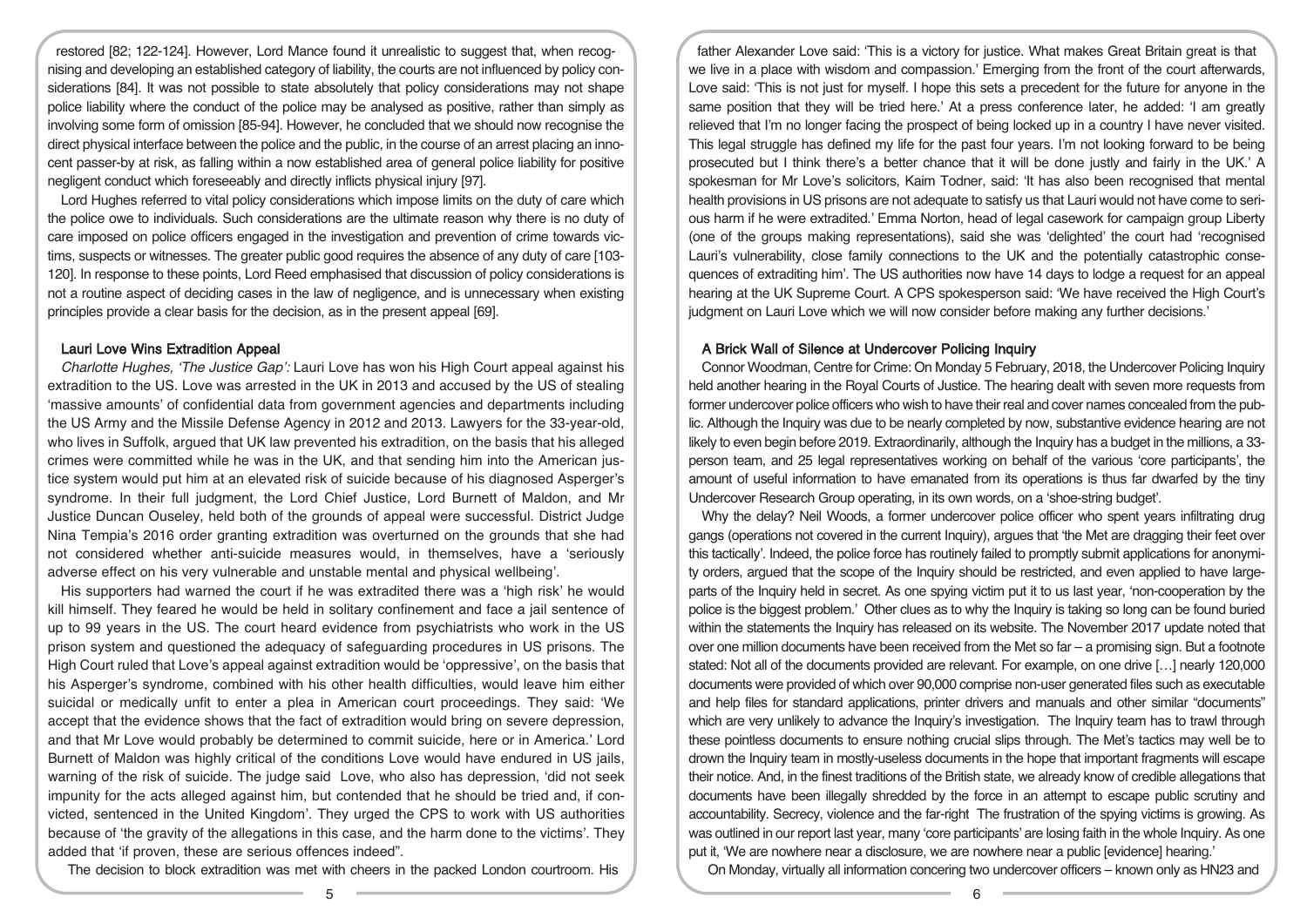HN40 – was concealed. The reasons for the concealment were themselves concealed, beyond the vague statement that any disclosure could put the officers' physical and mental safety at risk. As the lawyer for the spied upon stated in response (p.37), It strikes us as extraordinary that we cannot even be told, for example, was this officer engaged in a deployment in relation to left wing groups or right wing groups. How on earth can the disclosure of that fact alone put that officer at risk? Sir John Mitting, the Inquiry chair, refused to answer, stating (p.36) in no uncertain terms that the lawyers were 'going to meet a brick wall of silence,' and that there is 'a flat refusal to say anything about the deployment in open [hearings]'. At this point, several spying victims vacated their seats in desperation. 'What's the point of even being here?' one cried out as he left.

So who are HN23 and HN40? One would assume they are officers who infiltrated far-right groups, but for all we know, they could be vital deployments pertaining to the infiltration of Stephen Lawrence's family or trade unions. As the lawyer for the spied upon noted at the beginning of the hearing, another officer, HN58, had a management role in the SDS during the spying operations against the Lawrence family – but this was concealed until recently. Even if HN23 and HN40 are officers who infiltrated fascist groups (which may pose a slightly higher risk of violence to exposed officers than other groups), the public still has an interest in knowing the details of the deployments. After all, there is a murky history of police collaboration with far-right groups in this country and elsewhere. Peter Francis, the former British undercover police officer turned whistle-blower, suggested at the hearing that officers in the Special Demonstration Squad were authorised to engage in violence whilst embedded in rightist groups. As his lawyer put it (p.45), Violence was permitted by Special Demonstration Squad managers to be used by Special Demonstration Squad officers […] in order to maintain cover. At the moment, it appears these questions will only be explored in closed hearings, sessions at which only the judge, Mitting, and the police lawyers are allowed to attend.

Legal rationality and the power of the judge: As these hearings rumble on, those resisting political spying have tried to fracture the court's staid legal rationality through confrontational interventions in the proceedings. On Monday, Peter Francis made an impromptu interruption, undermining the endless arguments from the Metropolitan Police that former undercover officers are at risk of physical or emotional abuse if their names are revealed in public. Reminding everyone that these officers are trained in 'spinning a very believable yarn', he argued that Mitting himself is being played by the police. Francis then made the strongest point of the hearing, pointing out (p.47-8) that Neil Woods, the former undercover drug buster who now criticises the 'War on Drugs', had personally 'led to more imprisonment than the entire Special Demonstration Squad from 1968 to 2008'. Woods walks around in public, in his real name, despite having put dozens of people behind bars for an aggregate total of around 1,000 years – and Woods has never suffered any physical attack from vengeful victims. Thus, the claim that former police officers who infiltrated political groups will be at risk of harm – when none of those who have been revealed so far have suffered attack – seems dubious at best.

This outburst of common sense seemed to ruffle Mitting, who shut down Peter Francis' next attempted intervention by sternly declaring that 'these proceedings have to be conducted by advocates and by those core participants such as Ms Steel, who are representing themselves in their own right'. He attempted to re-impose his authority and the authority of legal rationality, the same rationality which is causing the spying victims so much anguish and frustration. Indeed, the reliance of the Undercover Policing Inquiry on the figure of the judge – without the respected panel of advisors that accompanied the MacPherson Inquiry or the Hillsborough Independent Panel – means that Mitting's every move and statement is being carefully scrutinised by onlookers. His suggestion (p.78), for instance, that former undercover officers with longstanding post-deployment marriages were less

likely to have slept with activists whilst undercover, was met with laughter and derision from the public gallery, forcing him to admit (p.119) that he may be 'naïve and a little old-fashioned'. One wonders whether his membership of the establishment, men-only Garrick Club has anything to do with his ignorance on this matter. In sum, Monday did little to re-inspire confidence in an open, transparent and prompt Inquiry. The proceedings were primarily filled with attempts by Peter Francis' and the victims' lawyers to argue against Mitting's inclination to conceal the names of former undercover police officers – often without being told the basis of Mitting's preliminary decisions, and without being given any information about the officers concerned. The army of police lawyers remained largely silent, perhaps confident of their chance to sway the judge in closed hearings.

#### 'A Terrible Ordeal Because Of Police'—Last Rotherham 12 Defendants Speak Out

"I never thought this day would arrive." Those are the words of Haseeb Alam, one of the last two defendants in the Rotherham 12 case. Haseeb and Mahroof Sultan walked free last week after an ordeal lasting well over two years. Charges of violent disorder were thrown out after the prosecution offered no evidence at Sheffield Crown Court. Haseeb told Socialist Worker, "I was only 18 when I was charged. It's been hanging over me for about two and a half years. Now I just feel relieved it's all over." Twelve Asian men were arrested in early morning raids five weeks after a magnificent 400-strong antifascist protest in Rotherham, South Yorkshire, in September 2015. They were charged with violent disorder. The Unite Against Fascism (UAF) demonstration opposed a march by the Nazi group Britain First. It came two weeks after 81 year old Mushin Ahmed was killed in the town in a racist murder. And it was the 14th Nazi demonstration in as many months. Haseeb and Mahroof initially pleaded guilty. But they were allowed to change to not guilty pleas after a unanimous acquittal of ten of the Rotherham 12 by a jury in November 2016. The case against the two was thrown out after the court heard that Chief Inspector Richard Butterworth was unfit to give evidence. "It's been a terrible ordeal," Mahroof said. "It's been two to three years, a long, long journey and a lot of pressure. And it was all because of the police."

Butterworth was in command of policing on the day of the UAF demonstration and a key witness in the first trial. Defence lawyers heavily criticised him for police failings. In the original trial prosecutors acknowledged that Nazi groups were intent on causing division, fear, intimidation and terror through perpetual acts of violence and murder.Four fascists were later jailed for violent disorder. The court heard how police did nothing to stop a group of drunken fascists from attacking Asian men outside a pub on the day of the protest. The William Fry public house was known to be a haunt of racists and Nazis and a police witness had earlier seen the Nazis gather there.

Defence lawyers said police had led demonstrators "into an ambush" by forcing them to walk past it. Three members of the fascist group Yorkshire's Finest were spotted outside the pub at least an hour and a half before the attack. Defence barrister Michael Mansfield QC mocked Butterworth for claiming he did not know that the Fry pub was a gathering for racists and fascists. Butterworth, he said, was like Manuel from TV's Fawlty Towers whose catchphrase was, "I know nothing." Mansfield described Rotherham as a place where the "air was filled with fear". The town was "besieged and plagued" by "toxic" fascist groups. Racists cynically used a child sexual exploitation scandal in the town to try and whip up hatred. Mushin Ahmed had been called a "groomer" as he was stamped and kicked to death as he walked to his mosque. Rotherham UAF organised protests against Nazi groups on more than 20 occasions in less than three years. UAF and trade unionists adopted the slogan, "Justice for the victims – don't let the racists divide us." Rotherham 12 campaigners ask why the defendants were arrested, never mind charged and dragged through the courts. The campaign has called for an independent inquiry into policing.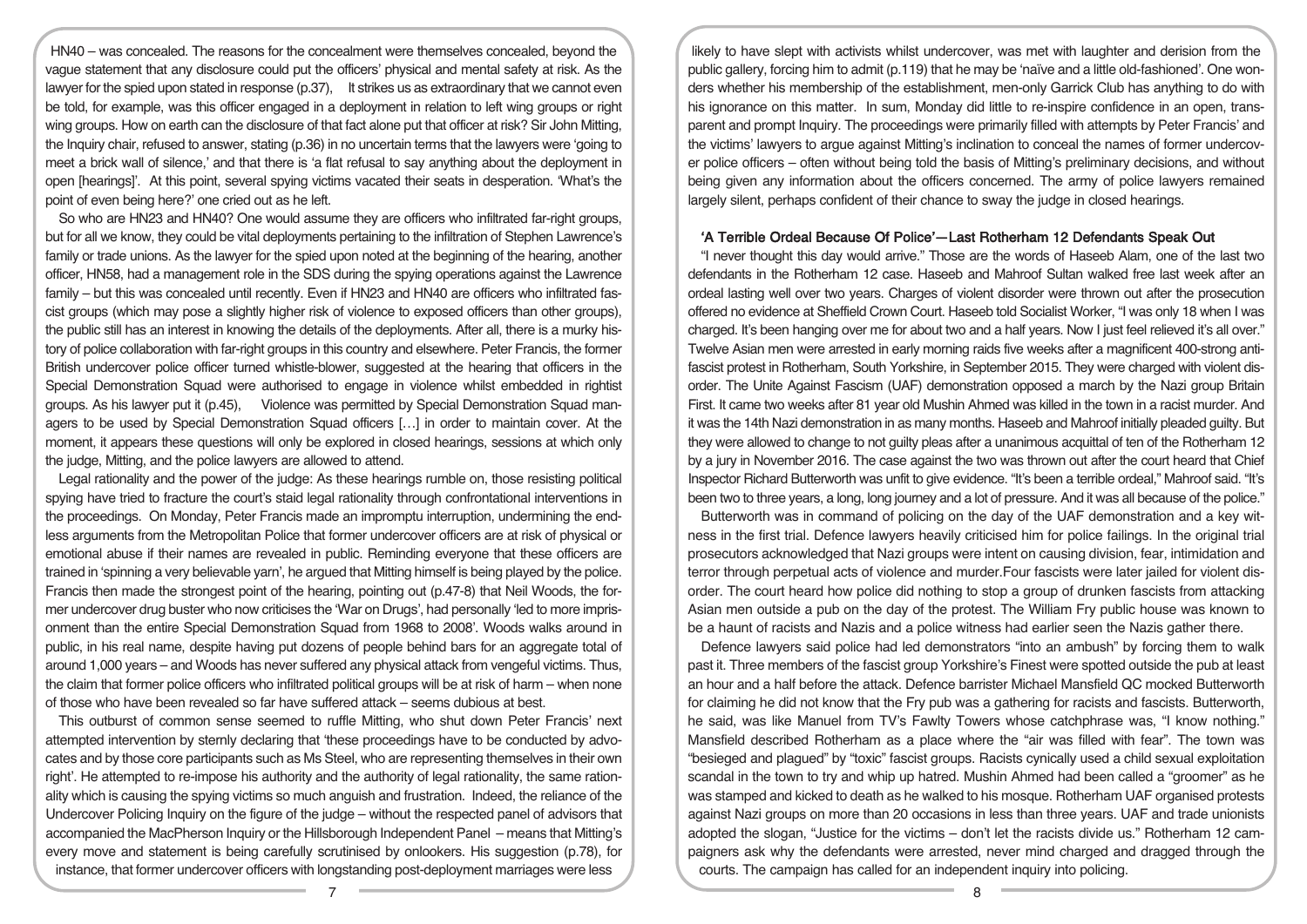# The Challenge of Expert Evidence

Avoid the pitfalls of probabilistic reasoning and examine expert evidence with more confidence: Colin McCaul QC introduces new guidance from the Inns of Court College of Advocacy and the Royal Statistical Society 'No practising lawyer should underestimate the difficulty involved in preparing and mounting an effective challenge to a well-prepared expert's evidence by crossexamination, even when assisted by his or her client's own expert. With the power which an expert has to influence the decision of a fact-finding tribunal, whether judge or jury, goes responsibility. As some controversial cases have shown, the abuse by an expert of the power which he or she is given can cause serious harm and injustice.' Lord Hodge, Justice of The Supreme Court, October 2017: Such have been the advances in advocacy training that most advocates nowadays will do a decent job of examining a witness of fact either in chief or by way of cross-examination. A thorough knowledge of the facts of the case, combined with careful preparation, will give the advocate the confidence and ability to bring out truth and to expose untruths.

When it comes to expert evidence, the landscape changes. Not only does the subject matter comprise material that often constitutes difficult ground for the advocate, but the experts' opinions are themselves underpinned by what often appears to be impenetrable material. Many such experts have considerable presence and speak with great authority. A combination of all these factors provides the potential for the perfect storm whereby flawed opinion evidence is delivered to the court, it is not tested in a way that would unearth those flaws and a judgment is given based on that flawed evidence.

Expert Guidance: The Inns of Court College of Advocacy (ICCA) has drawn upon the expertise of seasoned, senior practitioners to create generic guidance for the assistance of all advocates involved in the preparation, admission and examination of expert evidence in any court or tribunal. This advice is compiled in the paper: Guidance on the preparation admission and examination of expert evidence. It has been distilled from principles and practices which are now well established across all areas of legal practice – civil, family, and criminal law, and covers all types of tribunal. The guidance reminds advocates that, in addition to the relevant rules of court by which experts are bound, their expert might also be constrained by professional rules of practice or case-specific literature relevant to their own discipline. It is the responsibility of advocates to satisfy themselves that their expert is up-to-date and fully conversant with current regulations, research and good practice. Beware the expert who has retired from active practice. To identify the central issues in dispute and expose the strengths and weaknesses of an opposing expert, early consultation with one's own expert must be well-prepared and organised. The guidance contains much advice on this topic. Advocates must ensure that: they are aware of the case law which defines the circumstances in which privilege attaches to an expert's advice, absent or prior to a hearing in court; at every step, they have fully understood every part of the evidence; experts do not stray outside the discipline in which they practise; they know the source of any facts on which they rely and the extent to which (if at all) the expert participated in the obtaining of the facts or material in question; where there is a range of opinion on any matter, the expert summarises it and explains why he or she has reached his or her own conclusion; experts have considered all material facts, including those which might detract from their opinions; and they are satisfied that technical language used by the expert will be adequately explained and interpreted for the benefit of the court.

The importance of fully understanding every part of the evidence cannot be overstated. Without such an understanding, the advocate does not have the confidence or armoury with which to

confront an expert witness. Add to this the fact that it is (rightly) drummed into the advocate from an early stage that no question should be asked to which he or she does not know the answer and the outcome is that identified by the Law Commission in its publication: Expert Evidence in Criminal Proceedings in England and Wales (Law Com No. 325, 2011) at para 1.21: 'cross-examining advocates tend not to probe, test or challenge the underlying basis of an expert's opinion evidence but instead adopt the simpler approach of trying to undermine the expert's credibility. Of course, an advocate may cross-examine as to credit in this way for sound tactical reasons; but it may be that advocates do not feel confident or equipped to challenge the material underpinning expert opinion evidence.' Needless to say, a conference with one's own expert is the time to explore in depth not only the base material but also the material underpinning the evidence of that expert and of the other side's expert. 'Why are you right and why are they wrong?'

Statistics and Probability for Advocates: In some areas of expert evidence, it becomes significantly harder for the advocate to fully understand the material underpinning the expert opinion. There is no better example than in the case of statistics. Few advocates have studied mathematics to a level that equips them with sufficient knowledge to readily understand statistics. The situation is made worse by the fact that, more often than not, an expert in a case has no background in statistics either. For example, a medical expert may cite statistical evidence gleaned from literature but have no concept of the reliability or true interpretation of that evidence. In those circumstances, the assistance that the advocate would normally wish to receive from his or her expert in understanding the material underpinning that expert's or the opposing expert's opinion is lacking.

It would be convenient to dismiss statistical evidence as affecting only a minority of cases mainly in the criminal field. If that were ever true, it is no longer so. Statistical evidence and probabilistic reasoning form part of expert witnesses' testimony in an increasingly wide range of litigation spanning criminal, civil and family cases as well as more specialist areas such as tax appeals, sports law, and discrimination claims. In recognition of this state of affairs, the ICCA and the Royal Statistical Society (RSS) have jointly published a booklet containing guidance to help advocates better understand the use of statistical evidence when presented in court. The guide is entitled: Statistics and probability for advocates: Understanding the use of statistical evidence in courts and tribunals. It provides a walk-through of the main concepts within the subject that advocates need to grasp.

Consider the following two sentences where 'match' refers to an agreement between a DNA profile obtained from a defendant and a DNA profile obtained from the evidence: a) 'The probability of a match if the semen came from another person is one in 40 million.' b) 'The probability that the semen came from another person is one in 40 million.' How many people, including barristers and judges, would view sentence B as being a consequence of sentence A? Yet the two sentences are describing very different scenarios. To infer that sentence B is a consequence of sentence A, and that it reflects the chances of a defendant being innocent, is hugely erroneous. "Few advocates have studied mathematics to a level that equips them with sufficient knowledge to readily understand statistics. The situation is made worse by the fact that, more often than not, an expert in a case has no background in statistics either" The guide explains how such an error ('the Prosecutor's Fallacy') can more easily be understood and thereby avoided. The guide also takes the reader through statistics and probability as they affect all areas of litigation. In doing so, it illustrates these topics with examples taken from miscarriages of justice in real life cases and/or from papers and textbooks on statistics. It looks at concepts such as: Coincidence and patterns: The chances of there being three air crashes in the space of eight days are around 1 in 1,000. But the probability of such a cluster of plane crashes within a ten-year period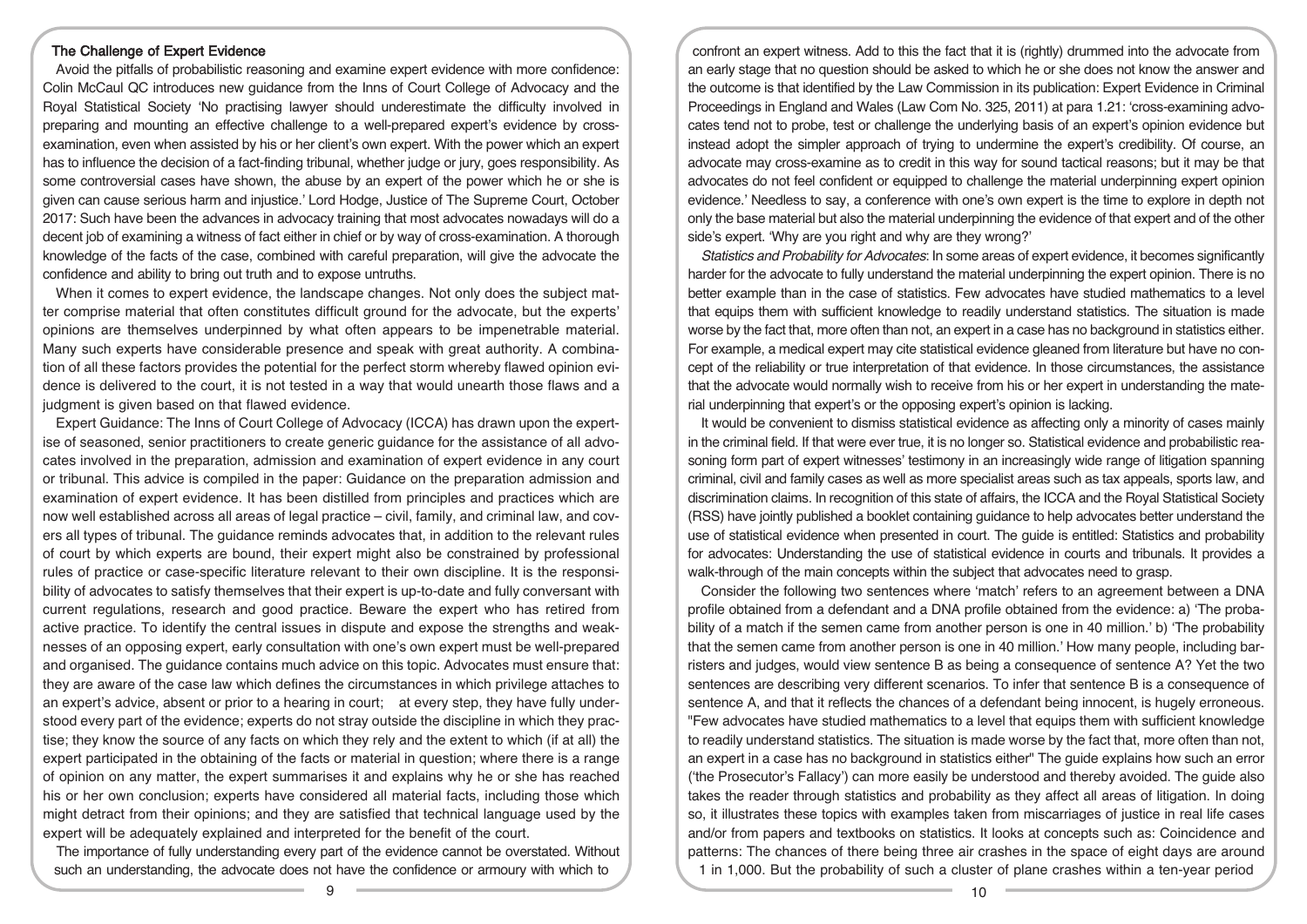is about 60% (David Spiegelhalter, Professor for the Public Understanding of Risk at the University of Cambridge). Independence: ie whether or not two events are independent of one another such that it is permissible to multiply the probability of each event to the other so as to arrive at the overall probability of the two outcomes occurring. (The well-known and tragic case of Sally Clark, charged with murdering two of her sons, where there was an incorrect presumption that each death was independent of the other.) Absolute and relative risk: There was a 70% increase in thyroid cancer amongst women after the Fukushima nuclear disaster in 2011. This sounds huge but the overall risk of such a cancer is about 0.77% – ie 77 out of 10,000 people. A 70% increase of that number would mean that an extra 52 people would be affected (Sarah Williams, 'Absolute versus relative risk – making sense of media stories', Cancer Research UK, 15 March 2013). Correlation and causation: There is a strikingly high correlation in the USA between per capita cheese consumption and death from becoming tangled in bed sheets but does this mean that one causes the other? (www.tylervigen.com)

It would be foolish to claim that the guide will arm its reader with an in-depth knowledge of what are, on any view, complex topics. It will, however, alert the advocate to pitfalls in relation to statistical (and epidemiological) evidence and, at the very least, to know when it would be appropriate to obtain the advice of a statistician. To encourage practitioners to start testing their understanding and putting the guidance into practice, the booklet also provides four case studies in different areas of law. These are designed to incite the reader to plan how to question an expert in a variety of different situations and to scrutinise the methods used in presenting different kinds of conclusions based or allegedly based on statistics. The guide also considers whether further activity may be required to improve the quality of scientific evidence to the degree identified as necessary by the Law Commission in its 2011 report. It signposts advanced thinking around current and controversial concepts (the likelihood ratio, Bayesian reasoning, the doubling of risk test and life expectancy estimates) for the purpose of warning advocates that this is a rapidly advancing subject whereby concepts currently accepted by the courts are likely to be challenged by statisticians.

The final chapter directs readers to discover more information on particular problems, and complements the reading lists included within each section of the guide. The resources offered reflect ICCA's and RSS' joint aim to encourage practitioners to develop their understanding of this complex but important topic and increase their confidence when they are conferring with experts, or challenging scientific evidence and expert opinion in court. As science progresses, the role of expert evidence in litigation will only augment. As such, there will be an even greater weight of responsibility on the advocate to ensure that such evidence is properly tested and that the prospect of miscarriages of justice is minimised.

## Private Probation Companies Struggling With Poor Enforcement of Community Sentences

The enforcement by private probation companies of community-based court sentences has been assessed as poor in a report by HM Inspectorate of Probation. Inspectors found that staff in Community Rehabilitation Companies (CRCs) did not see offenders often enough while under supervision on two of the most commonly used non-custodial sentences – community orders and suspended sentence orders. This lack of meaningful engagement led to poor decisions in managing breaches of the orders. Though the proportion of community-sentences completed or ended early through good progress has been gradually rising, it was still the case that in 2016-17 a total of almost 30,000 court orders were terminated through failure to comply, further offences or other reasons.

Dame Glenys Stacey, HM Chief Inspector of Probation, has previously raised concerns about

remote and infrequent supervision of offenders by CRC staff, sometimes only by phone, which risks breaking the face-to-face relationships which are vital to successful probation work. In the new report -Enforcement and Recall - Dame Glenys said: "Once again, we found CRCs stretched beyond their capacity. "Good enforcement relies on good quality probation supervision. CRCs focused on contract compliance, but not seeing people often enough, or not engaging meaningfully with them, are inevitably behind the curve on enforcement, as staff may not know when enforcement is called for, or when purposeful work to re-engage the individual would be better for them and for society." Poor supervision, Dame Glenys added, "is more likely to lead to reoffending and, for some, another round of imprisonment." Inspectors also looked at cases where individuals were recalled to prison because of breaches of the conditions of their release into the community under license. It addressed concerns expressed by some commentators that offenders were recalled too readily, for minor breaches. The report showed that a substantial number of people were recalled – with this group accounting for 6,554 out of the prison population of 85,513 in England and Wales on 31 March last year.

However, Dame Glenys said she hoped the report would allay concerns about inappropriate recall. "There have been increases in recall numbers, most recently following the extension of supervision in the community to those sentenced to less than 12 months." The inspection found almost all recall decisions by the NPS, the National Probation Service responsible for higher risk offenders, and CRCs were good decisions. "Often, the level of disengagement or deterioration in the person's behaviour were such that they could not be safely managed in the community. Recall was appropriate, even when the individual had committed a relatively minor further offence." The reason for this in CRC cases, inspectors believe, was that recall procedures were generally clear and well understood, and people on licence, and subject to recall, were more likely to be supervised by higher-grade staff who are experienced at making the necessary judgements.

# UK's Judges Get Scientific Guides

Dr Julie Maxton: From lab bench to judicial bench, the UK's science academy is collaborating with the judiciary to ensure that the best scientific guidance is available to the courts. In a unique collaboration with the judiciary and the Royal Society of Edinburgh, the Royal Society launched the first of a series of succinct, jargon-free and easy to understand scientific guides, or primers, for judges. As the UK's science academy we believe that the very best scientific advice should be available in all spheres of society, and that includes the courts. The primers are designed to assist the judiciary when handling scientific evidence in the courtroom, explaining how far the science goes at any given time and what the limitations of the science are. They have been written by leading scientists and working judges and peer reviewed by legal practitioners, all of whom have generously volunteered their time to the project. It was Lord Chief Justice Thomas who first envisaged their development, and they have been steered to publication by Lord Anthony Hughes from the Supreme Court. The first two primers cover DNA fingerprinting, widely used in court, and gait analysis, a relatively new form of evidence identifying people from the way they walk from CCTV. Future primers on statistics and the physics of vehicle collisions are planned. The project's steering committee identifies topics by speaking to practising judges. It is absolutely vital that this project is demand-led and addresses practical trial-related questions which are relevant and important to judges themselves.

Dame Sue Black, a world expert in forensic anthropology, and criminal trial judge, His Honour Mark Wall QC, led the primer on forensic gait analysis, which was first admitted as evidence in a UK court in a case of armed robbery in 2000. It goes on to discuss the disci-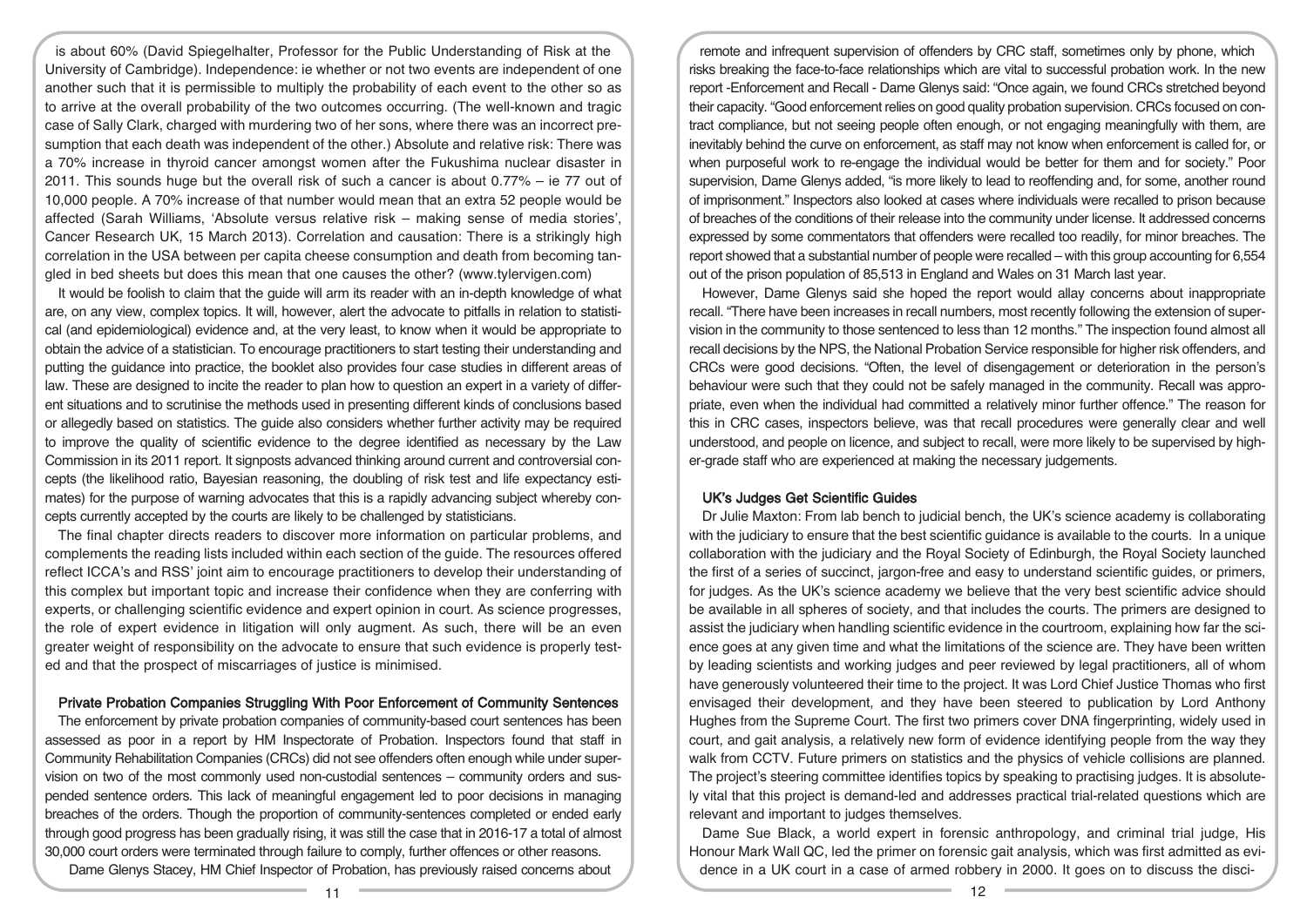pline's evidence base, describing this as 'sparse', and making clear it is largely translated from more developed fields, such as clinical gait analysis, which provides information to health professionals. It recommends, 'care is required in assuming that techniques developed in one field can be applied in another with quite different objectives'.

It also highlights that there is no evidence to support the assertion that the way people walk is unique, and explores the related issue of the variability shown in an individual's gait pattern when factors such as fatigue, walking surface, footwear, injury or intoxication are taken into account. Finally, particularly as the use of forensic gait analysis comes more to the public's attention, it concludes it is also possible that individuals may choose to walk differently to evade detection. The guide ends with a discussion of the different type of professionals that may present as gait analysts, and the diverse qualifications that they hold.

Professor Niamh Nic Daéid, a professor of forensic science at the University of Dundee and the Court of Appeal's Lady Justice Anne Rafferty, led the DNA-themed primer. Its editorial board also included the expertise of Sir Alec Jeffreys, the inventor of genetic fingerprinting who in 1984 discovered a method of showing the variation in the DNA of individuals, and Nobel Prize-winning scientist Sir Paul Nurse. The primer discusses the history of DNA profiling, the science of DNA analysis, factors to be considered in the evaluation of DNA evidence, including current limitations, and the future development of new DNA methods. Specific questions such as how DNA profiles are compared and interpreted are explored, with the authors discussing statistical approaches such as match probability and the likelihood ratio, and how they can very easily be misunderstood, known as the defence and prosecutor's fallacy

Hard copies of the primers have been distributed to courts in England and Wales, Scotland and Northern Ireland through the Judicial College, the Judicial Institute, and the Judicial Studies Board for Northern Ireland. The primers are also available to download from the Royal Society website. The primers project is just one part of the collaboration between the scientific and judicial communities. With the Judicial College, the Royal Society has also hosted a series of seminars for senior judges on scientific and new technology topics relevant to court proceedings. Topics have included memory in testimony, uncertainty and probability, mental capacity, pain, substance addiction, and AI and machine learning. Future seminars will consider human gene editing, robotics, and causation. Further primer topics may well come out of some of these seminars. Science and the law are of fundamental importance to society. As society changes and responds to fast-moving and far-reaching developments such as neuroscience and AI, both communities need to continue to work together to accommodate and understand the challenges of these new technologies.

More Inmates to be Released Early Under Home Curfew Rules

Jamie Grierson, Guardian: The government hopes to increase the number of inmates released early from jail under strict home curfew rules, it has emerged. The Ministry of Justice has issued revised guidance for its home detention curfew (HDC) scheme, which sees eligible prisoners released under strict monitoring conditions, including a tag and a requirement to be home between 7pm and 7am. No one serving a sentence of four years or more for any offence is eligible, nor are sex offenders. In a paper issued to prisons and probation providers last month, the prisons and probation service said: "The reason for the change is that the previous process had become overly bureaucratic and tended to frustrate the objectives of the scheme, meaning that only a minority of eligible offenders were being released on HDC." As many as 35,000 prisoners could be eligible for

the scheme but in 2016 only 21% – or around 9,000 – were released.

The prison population stands at 84,255, according to figures released on Friday, and jails in England and Wales have space for 86,711 inmates. The HDC scheme was introduced in 1999 to provide a managed transition from prison to community for offenders serving short sentences, according to the paper, which was first seen by the Times.

The Ministry of Justice said it was not altering the rules for eligibility but was streamlining the process for assessing those eligible. A Ministry of Justice spokesman said: "We are not expanding the scheme to allow the release of any prisoner who was not already eligible and could be released on HDC. We are simplifying the HDC process, reducing the number of forms used in the assessment process and maintaining the strict eligibility and suitability tests. This will mean governors can make well-informed, more timely decisions and ensure robust risk management plans are in place for offenders released under the scheme."

# Ombudsman: Teenager's Death in HMP Wandsworth 'Appalling'

Alan Travis, Guardian: The death of a distressed Lithuanian teenager in the segregation unit of Wandsworth prison after he was arrested has been condemned as "appalling and tragic" by the prisons and probation ombudsman. An investigation by the acting ombudsman has found that on the day of his death, Osvaldas Pagirys, 18, had rung a bell in his segregation cell but it took prison staff 37 minutes to respond – by which time he was found hanging unconscious. The investigation also found that Pagirys had been found with a noose around his neck on five previous occasions during the three months he had been in Wandsworth. A coroner recorded a verdict of accidental death on Tuesday following an inquest into the vulnerable teenager's death on 14 November 2016. After being arrested for stealing sweets he was held first in Pentonville and then moved to Wandsworth pending his extradition to Lithuania on a European arrest warrant.

Pagirys died six months after the then justice secretary, Michael Gove, had named Wandsworth, UK's largest prison, as a key "trailblazer" in his "reform prison" movement. In a statement after the inquest, Pagirys's family described the support he had received as "inadequate" and said they were "shocked" it took staff so long to respond to the cell bell. "We welcome the jury's findings that the prison staff did not carry out timely checks on Osvaldas, that there was a delay in responding to the emergency cell bell and that this did contribute to his death. Our hope is that Osvaldas's death has made the management at HMP Wandsworth and the Ministry of Justice pay close attention to the management of those at risk of self-harm and ensure that there is adequate supervision of staff." Elizabeth Moody, the acting prisons and probation ombudsman, who also carried out an inquiry into the death, said: "The circumstances of Mr Pagirys's death were appalling and tragic. He was a vulnerable, 18 year-old Lithuanian man who found it hard to cope with prison life and to communicate in English. Staff responded to his increasing levels of distress punitively and he was subject to an impoverished, basic regime during much of his time at Wandsworth."

Pagirys was anxious about the prospect of being returned to Lithuania when all his family lived in Croydon, her investigation found. Moody said Wandsworth staff had not satisfactorily acknowledged his vulnerability or taken inadequate action to tackle his deteriorating mental health, and had failed to manage his suicide risk.. "It is emblematic of the poor care that Mr Pagirys received at Wandsworth that it took 37 minutes to respond to his cell bell prior to discovering him hanging in his cell," she said. The ombudsman inquiry report findings state: "The delay in responding to Mr Pagirys's cell bell on the day he was discovered hanging was unacceptable. Cell bells should be answered promptly, certainly within five minutes. Had staff responded to [his] cell bell within that timeframe his life might have been saved."